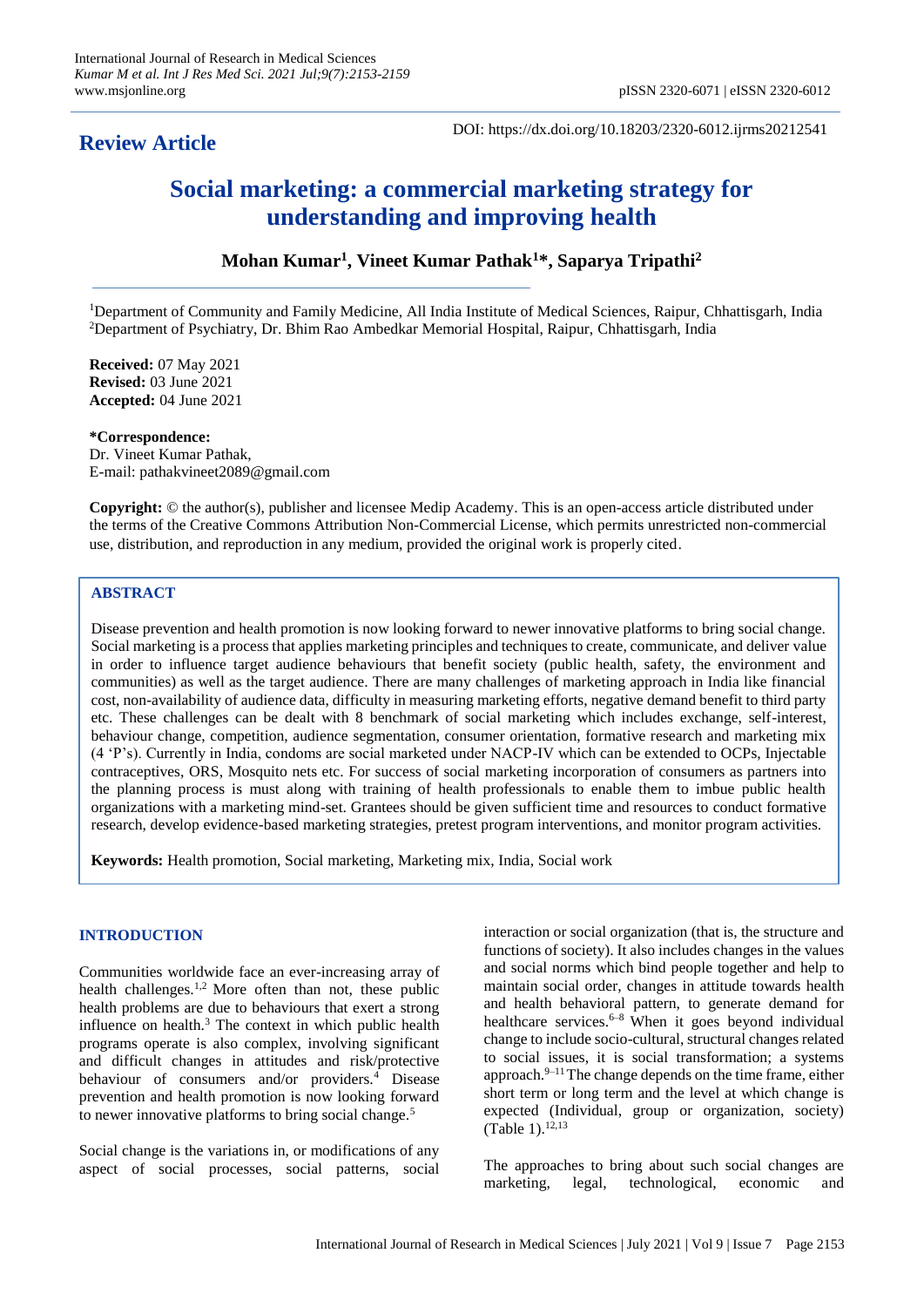informational.14,15 Rothschild in the year 1999, proposed a conceptual framework to use education, marketing and law for the management of public health and social issue behaviours taking the prevailing motivation, opportunity and ability of the population into consideration.<sup>16,17</sup> (Table 2)

### **Table 1: Description of social change on basis of time frame and level at which it is expected.**

|                                | <b>Individual</b><br><b>level</b> | <b>Group or</b><br>organization<br>level         | <b>Society</b>               |
|--------------------------------|-----------------------------------|--------------------------------------------------|------------------------------|
| <b>Short</b><br>term<br>change | <b>Behavioral</b><br>change       | Change in<br>norms<br>(Administration<br>change) | Policy<br>change             |
| Long<br>term<br>change         | Life style<br>change              | Organizational<br>change                         | Socio-<br>cultural<br>change |

Bringing about a social change is not without challenges.18–20 The obstacles associated with using a marketing approach in a non-commercial setting includes non-availability of audience's data which are again difficult to obtain and often are of poorer quality; financial costs involved are out of marketer's control; the need to rely on changing other costs (psychological, time, effort or lifestyle costs); organizations may not be marketing (may not understand or control all components of the marketing mix) and the contributions of marketing efforts difficult to measure. Secondly, the obstacles with changing ingrained behaviors are, negative demand; legal or regulatory changes needed to support/facilitate individuals behaviour change; change may involve highly sensitive issues or may conflict with culture; the costs of behavior change often exceed tangible benefits; benefits to third parties, rather than to the individual making the change; early adopters risk ostracism (for individuals) or losing a competitive standing in the marketplace (for companies) and the change may take a long time.

### **Table 2: Conceptual framework using motivation, opportunity and ability of population for management of public health and social behavior**

| <b>Motivation</b> |            | Yes                                        |                                                 | N <sub>0</sub>                                       |                                                           |
|-------------------|------------|--------------------------------------------|-------------------------------------------------|------------------------------------------------------|-----------------------------------------------------------|
| Opportunity       |            | Yes                                        | N <sub>0</sub>                                  | Yes                                                  | N <sub>0</sub>                                            |
| <b>Ability</b>    | <b>Yes</b> | Prone to behave<br>Education               | 2<br>Unable to behave<br>Marketing              | 3<br>Resistant to behave<br>Law                      | 4<br>Resistant to behave<br>Marketing<br>Law              |
|                   | No         | Unable to behave<br>Education<br>Marketing | 6<br>Unable to behave<br>Education<br>Marketing | Resistant to behave<br>Education<br>Marketing<br>Law | 8<br>Resistant to behave<br>Education<br>Marketing<br>Law |

### **Table 3: Difference between commercial marketing and social marketing.**

|                                     | <b>Commercial marketing</b>                         | <b>Social marketing</b>                                                                                                                    |
|-------------------------------------|-----------------------------------------------------|--------------------------------------------------------------------------------------------------------------------------------------------|
| Type of product                     | Selling goods and services                          | Selling behaviour change                                                                                                                   |
| Motivation                          | Organisational goals (usually<br>financial goals)   | Social good                                                                                                                                |
| Returns are to?                     | Benefits are to the shareholder                     | It is the society that benefits                                                                                                            |
| Level of involvement<br>of consumer | Usually much lower                                  | Much higher                                                                                                                                |
| Competition                         | Organizations with same<br>business are competitors | Organizations with similar goals are generally potential<br>allies<br>Audience's current or preferred behaviour and associated<br>benefits |
| Time frames                         | <b>Short</b>                                        | Much longer                                                                                                                                |
| Nature of offering                  | Positive                                            | Sometimes negative                                                                                                                         |
| Research                            | No need of intensive research                       | Intensive research needed                                                                                                                  |

Though challenges exist, social marketing is a tested effective tool in bringing about a planned social change. $21$ 

The aim of this article is to discuss social marketing with its benchmarks and implementation wheel, scope in India, barriers to diffusion, limitations and the future ahead.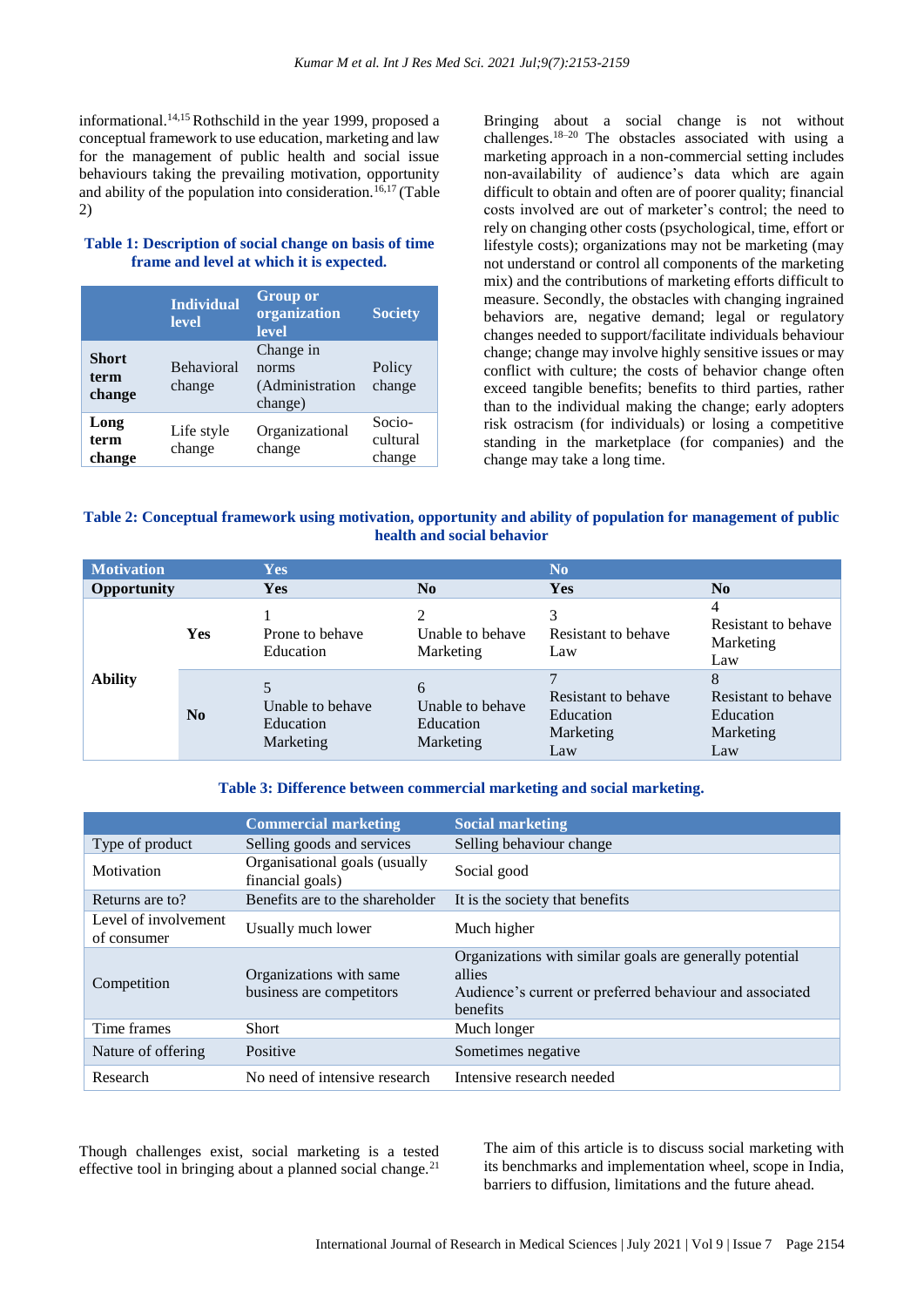|                | One time or episodic                                                                                                                                                     | <b>Continuous or frequent</b>                                                                                    |
|----------------|--------------------------------------------------------------------------------------------------------------------------------------------------------------------------|------------------------------------------------------------------------------------------------------------------|
| <b>Simple</b>  | Getting a flu shot<br>Getting screening tests performed at routine<br>examinations                                                                                       | Using condoms<br>Not smoking<br>Not driving after drinking<br>Fastening safety belts                             |
| <b>Complex</b> | Getting a colonoscopy<br>Preparing a household for natural disasters and other<br>community emergencies<br>Obtaining and installing a child restraint system in a<br>car | Changing eating habits<br>Engaging in physical activity<br>Lowering risk of contracting<br>communicable diseases |

### **Table 4: Description of simple vs complex behavior change by using examples of episodic and continuous behavior change.**

### **SOCIAL MARKETING**

Social marketing as defined by Andreason (1994) is the adaptation of commercial marketing technologies to programs designed to influence the voluntary behavior of target audiences to improve their personal welfare and that of the society of which they are a part.15,22,23 Here comes the bewilderment between commercial and social marketing.<sup>24</sup> Marketing as a tool; for goods and services (commercial marketing) and for behaviours (social marketing). Marketing to satisfy needs; either individual needs (commercial marketing) or social needs (social marketing). (Table 3)

### **BENCHMARKS OF SOCIAL MARKETING**

#### *Exchange*

Example, consider a 62 years old male walking by the side of a road in a summer afternoon. He feels thirsty and buys a glass of lemonade for 10 Rupees. Here the exchange is not between 10 Rupees and a glass of lemonade, but with quenching thirst. The cost and benefits of the existing behavior is weighed against the cost and benefits of new behavior is the process decision making and when benefits are considered to outweigh cost the transaction is completed.25,26

*"For the marketer to be successful, the customer must believe that the exchange that the marketer is promoting is better than any reasonable alternative- including doing nothing"*

### *Self-interest*

Example, a 27 years old male goes to a convenience store where he sees an array of different drinks. Here the person goes through a process of weighting the tangible and intangible benefits they attach to a product or service against the tangible and intangible costs before making an exchange; this is regardless of the type of exchange. The calories will be considered cost by a person on diet (needs water or diet soft drinks). For a person with fond happy

memories (needs childhood favorite drink) whereas for a person who needs to increase his/her weight drink with higher nutrient value is the drink of choice (100% fruit juice). Therefore in the cost benefit equation calories may be considered cost or calories may be considered beneficial or calories not considered at all. It is important to identify audience's self-interest and construct an exchange that appeals to and fulfils that self-interest.<sup>26</sup>

#### *Behavior change*

The bottom line of a social marketing campaign is 'behaviour change'. When programs try to influence behaviour, they do not always change it. So what social marketing programs seek to do is influence 'voluntary behaviour', taking a leaf out of commercial marketing. This is because of the necessity to change ideas, thoughts and attitudes. The change can be at the individual level (Personal behaviours) or to improve the environment in which the personal behaviour takes place. $23,27$ 

Example, consider an initiative to improve children nutrition. The change can be brought about at various levels like, the children themselves, parents (nutrient rich snacks to school), school cafeteria (fruits, vegetables and other nutrient rich choices to the front of the lunch line ensuring easy reach), teachers (refrain from giving candy as rewards), school gatherings (healthy foods to be served) and policy makers (vending machines).

The behaviour to be changed can be either simple or complex and the act can be either one time/episodic or continuous/frequent act. $26$  (Table 4)

### *Competition*

The competition is usually between the benefits of products (behaviours, services) that we try and promote and the benefits of existing products (existing behaviours, services). The products attractiveness to consumers can be maximized by developing a model with better understanding of competition. Behaviours to promote and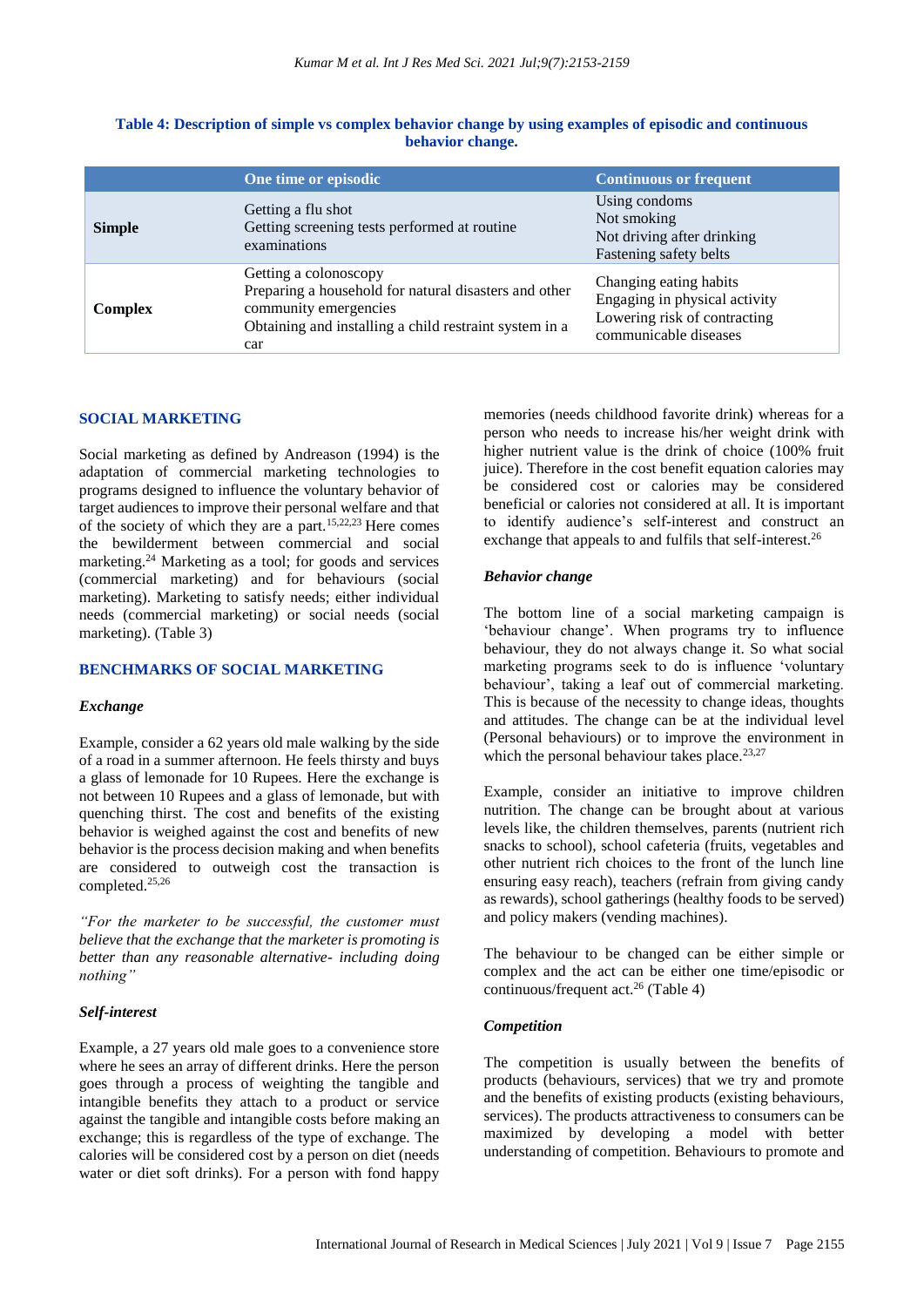segments to target can be determined by assessment of competition.<sup>25</sup>

Example, in trying to promote exclusive breast feeding the competitor will be bottle feeding or mixed feeding.

*"Thinking about where, how, and with whom to compete is important- you might do that analysis and decide not to compete because the foe is too formidable. And that is okay: "we need to have the courage not to compete."*

### *Audience segmentation*

Not everything is meant for everyone. It is imperative to identify segments of population as target audience to receive the greatest priority (example, in how products will be positioned, placed, or promoted). This increases the program effectiveness and efficiency by tailoring strategies and helps in making appropriate resource allocation decisions. Public health professionals subgroup populations based on age, race or ethnicity and other demographic factors whereas, social marketers subgroup populations based on existing behavior (example, physically active versus inactive), readiness to change, future intentions, psychographics (example, lifestyle, values and personality characteristics) and product loyalty. Audience segmentation makes them likely to respond similarly to public health interventions.<sup>25,26,28</sup>

#### *Consumer orientation*

Consumer orientation is essentially the 'Know Your Customer (KYC)' that includes both current and potential customers and the determinants of their behavior. Understanding consumers whose behavior is to be modified demands tireless dedication within the conceptual framework of marketing. Consumer orientation is pivotal in a social marketing program as all program planning decisions must emanate from a consideration of the consumers wants and needs. This was also known as "Consumer consultation" ('Feed forward' by Manoff).<sup>25</sup>







#### **Figure 2: Social marketing wheel.**

### *Formative research*

The backbone of customer orientation is consumer research (also called formative research), a bottom to top approach. The target audience's needs/demands, values, livelihood, population segments, socio-cultural and behavioral environments in which the people act on decisions and consumers perception of the products, benefits, costs and other factors has to be understood. This helps in making strategic decisions that include prioritizing particular segment of audience, decision on benefits, costs reduction and how to price, place and promote products.26,28,29

#### *The 'Marketing mix' (Figure 1)*

#### *Product*

Products are the benefits of behaviour change/service usage that members of the target audience value. It is their needs or wants that the behaviour change can fulfil. Kotler et al. had classified products as core product (benefit to people when they perform the behavior), actual product (the desired behavior) and augmented product (any tangible objects and services). The pamphlets and other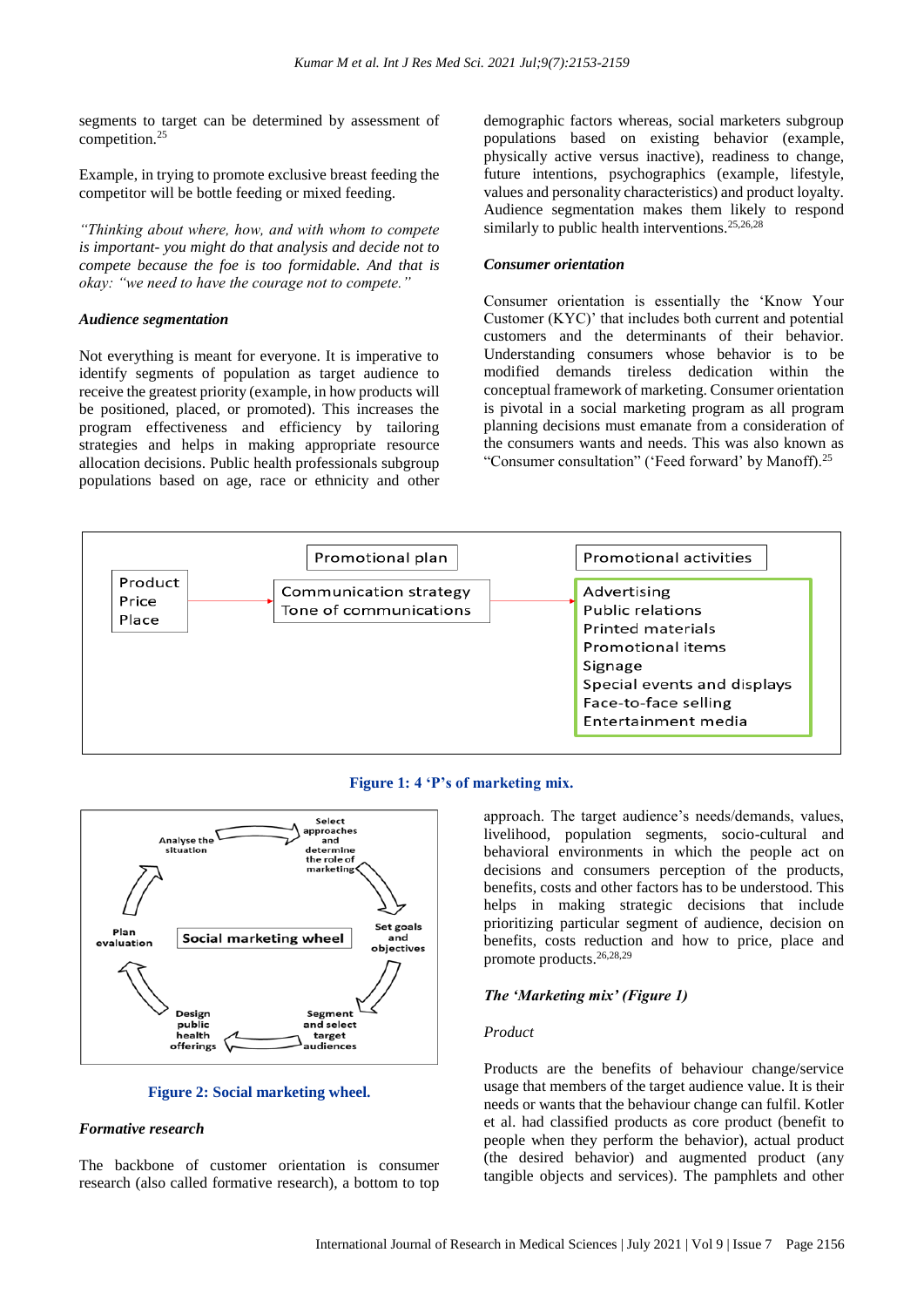promotional activities like advertisements are designed to facilitate adoption of the behavior and are not the actual product.<sup>25</sup>

Example, in a family planning program that supplies condoms, the condoms are augmented products, the resulting safe sex is the actual product and protection from Sexually Transmitted Diseases (STDs) is the core product.

### *Price*

While commercial marketing is all about financial costs involved, costs in social marketing means either financial or non-financial costs (example, pain, diminished pleasure) exchanged for the assured benefits. In most cases intangible costs like embarrassment, deferral and the mental battle that often accompanies change, especially when modifying ingrained habits (Time, effort, lifestyle or psychological cost) are involved. In short, cost is always considered from the consumer's point of view.<sup>25</sup>

Example, when a person purchases a piece of condom he/she pays 2 Rupees for it along with embarrassment and loss of pleasure as costs for which they get a condom, protection against pregnancy, protection against STDs and peace of mind in return; overall a process of exchange.

When public health programs or policies are considered to be a product then infringement on basic values, limitations on freedom becomes the price.

### *Place*

Place refers to marketing or distribution channels which are a set of interdependent organisations involved in the process of making a product or service available for use or consumption by the consumer. It lowers the target audience's barriers to access, increases utility or delivers a bundle of benefits.25,26 Example, in a Condom Social Marketing Program on condom promotion the choice of place can be petrol bunks, metro stations, highway dhaba's, red light districts/areas.

A place is not only a message delivery channel. It can be a situation in which behaviour does or can occur. In case of behavioural interventions like increasing physical activity in a community, no one physical place is associated with the behaviour (Backyards, youth-serving organizations, community-based organizations, parks or recreation departments, schools, public or private sports organization). Changing place characteristics may necessitate changes in policy or regulations as well. Example, widespread smoke free public places would not have been obtained without changes in local ordinances.

### *Promotion*

Promotions are the persuasive communications marketers use to communicate the exchange being offered with the goal to maximize the likelihood that target audience members will take the desired action and to sustain the demand. These are carefully designed set of activities with specific communication objectives for each target audience. The content is designed to get attention and at the same time delivering effective messages. Promotion also includes designation of appropriate communication channels. When product, price and place are decided the promotional plan is made which involves promotional activities.<sup>25,26</sup>

The marketing mix mentioned has been adapted in different ways to increase customer focus. One adaption is 'SIVA model' which includes 'Solution' (Solution that meets your customer's needs) instead of product, 'Information' (Customers go for a "fact finding") instead of promotion, setting the price of a good or service based on the 'Value' a product offers to the consumers and 'Access' (when and where they want it) instead of place.<sup>30</sup> The other model by Peattie et al, had proposed Social proposition (Product), Costs (Price), Accessibility (Place) and Communication (Promotion).<sup>31</sup>

### **SOCIAL MARKETING WHEEL**

Every social marketing organization has their own 'planning cycle' to go about social marketing campaigns. Figure 2, gives a six step social marketing action framework which is a simple yet robust model that can be applied by practitioners and those not trained in formal planning systems and procedures.28,29

### **SOCIAL MARKETING IN INDIA**

India is the first country that had accepted social marketing to further family welfare program starting a large scale contraceptive distribution using proven commercial methods and governmental support.<sup>32</sup> In the years that followed social marketing has made giant strides and so the scope in India to use it as a strategy for social change is still immense. Currently condoms are socially marketed under National AIDS Control Program IV (Component 1.2), which can also be extended to oral contraceptive pills, injectable contraceptives, breastfeeding, oral rehydration salts, iron and folic acid tablets, sanitary napkins, mosquito nets, institutional deliveries, family planning services, medical termination of pregnancy, Swachh Bharat Abhiyan, Fit India movement and motor vehicle Act and it amendments; the few of many.<sup>33</sup>

### **BARRIERS TO DIFFUSION**

The barriers to diffusion of social marketing approaches include diminished attention to non-promotional elements of marketing mix; potential spectrum and flexibility of social marketing in addressing behavioural and social issues not fully appreciated; still considered a method for designing communication campaigns and difficulties in modifying public health products especially for social marketers.<sup>26</sup>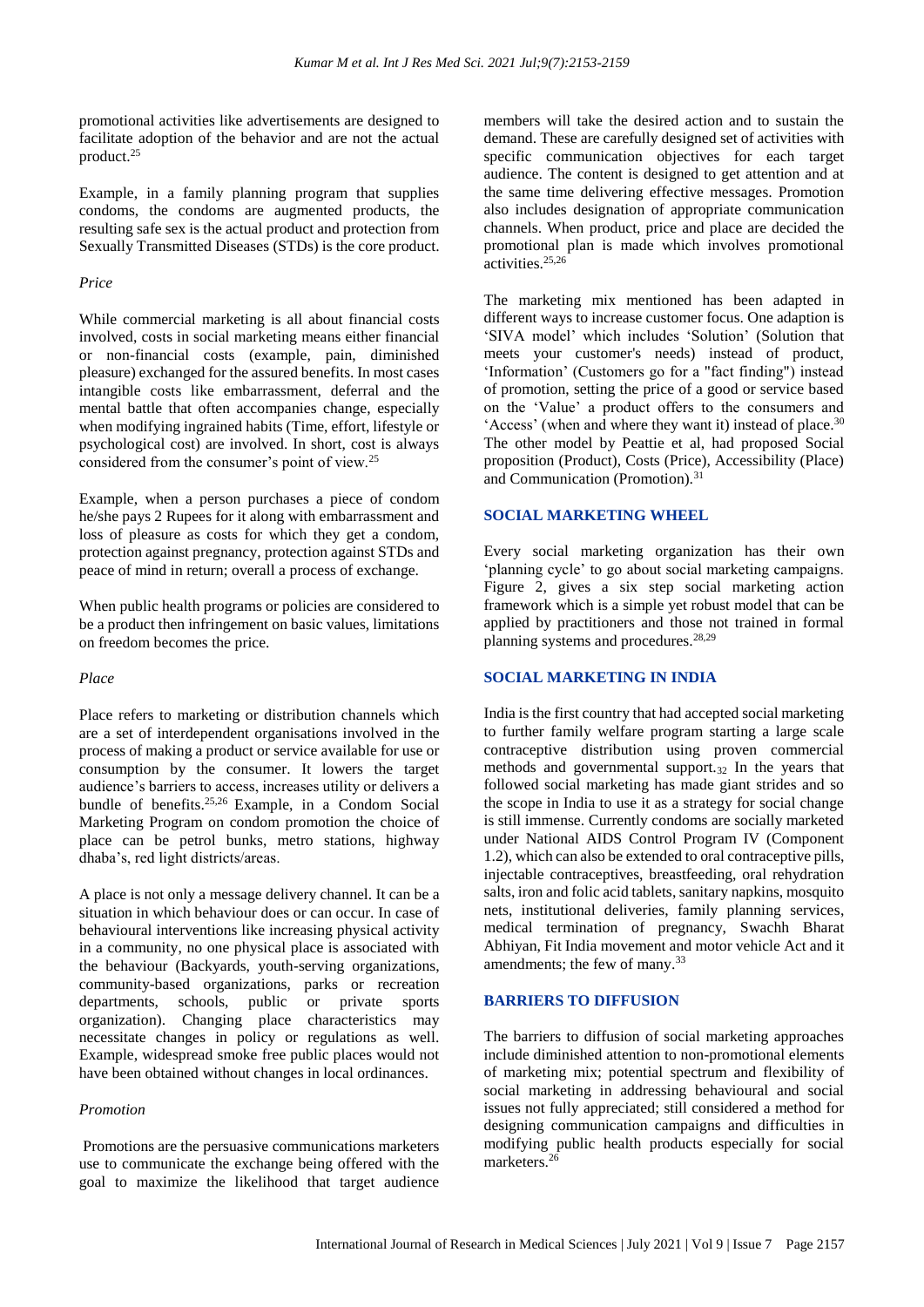#### **LIMITATIONS**

Social marketing combats health problems but not environmental and social structural factors that create these health problems (Wallack). Some authors consider it to be a colonial approach (Being manipulative). The other limitations include time and resources to conduct formative research are scare in most situations; values people only for what they can purchase and not for how they can participate; segmenting audience based on sociodemographic factors and the lack of impact evaluation. 25,26,34

### **IMPLICATIONS FOR POLICY AND PRACTICE**

The implications for policy and practice identified were – program administrators, health educators, and other program planners need to be trained in social marketing to enable them to imbue public health organizations with a marketing mind-set; Schools of Public Health to provide a complete course on the topic. Also, the scope of social marketing as a degree-granting discipline within public health has to be explored; funding organizations need to provide training to optimize impact of social marketing; sufficient time and resources to grantees for conducting formative research, develop evidence-based marketing strategies, pretest program interventions, and monitor program activities; evaluation of social marketing projects is critical and to incorporate consumers as partners into the planning process.22,24-26,34

### **CONCLUSION**

It's not the end of the world, but definitely time to act; time to realize the need of newer innovative platforms like social marketing to bring about social change and ultimately social transformation. For success of social marketing incorporation of consumers as partners into the planning process is must along with training of health professionals to enable them to imbue public health organizations with a marketing mind-set. Grantees should be given sufficient time and resources to conduct formative research, develop evidence-based marketing strategies, pretest program interventions, and monitor program activities.

### **ACKNOWLEDGEMENTS**

This research work was presented as a poster by Dr Mohan Kumar and Dr Vineet Kumar Pathak in IAPSMCON 2020 conducted by Madras Medical College, Chennai, Tamil Nadu, India on 29th January 2020.

*Funding: No funding sources Conflict of interest: None declared Ethical approval: Not required*

#### **REFERENCES**

- 1. Global Issues Overview. United Nations. https://www.un.org/en/sections/issues-depth/globalissues-overview/. Accessed on 25 December 2019.
- 2. Summit, Greiner AC, Knebel E. Challenges Facing the Health System and Implications for Educational Reform. National Academies Press (US); 2003. https://www.ncbi.nlm.nih.gov/books/NBK221522/. Accessed on 25 December 2019.
- 3. Institute of Medicine (US) Committee on Health and Behavior: Research P. Behavioral Risk Factors.<br>National Academies Press (US); 2001. National Academies Press (US); 2001. https://www.ncbi.nlm.nih.gov/books/NBK43744/. Accessed on 25 December 2019.
- 4. Introduction to program evaluation for public health programs: A self-study guide. U.S. Department of Health and Human Services Centers for Disease Control and Prevention, Office of the Director, Office of Strategy and Innovation, Atlanta, GA: Centers for Disease Control and Prevention, 2011. https://www.cdc.gov/eval/guide/CDCEvalManual.p df. Accessed on 25 December 2019.
- 5. Lakshminarayanan S. Role of government in public health: Current scenario in India and future scope. J Fam Community Med. 2011;18(1):26.
- 6. De la Sablonnière R. toward a Psychology of Social Change: A Typology of Social Change. Front Psychol. 2017;8.
- 7. Calhoun C. In: Social change, in Encyclopedia of Sociology. Borgatta EF, Montgomery RJV editors. 2nd Edition. New York, NY: MacMillan. 2000;2641- 49.
- 8. Wallace, Robert. Maxey-Rosenau-Last Public Health and Preventive Medicine: Fifteenth Edition. US: McGraw-Hill Medical. 2007.
- 9. Rabie M. Social Transformation. In: Rabie M, editor. Global Economic and Cultural Transformation: The Making of History. New York: Palgrave Macmillan US. 2013;59-77.
- 10. Social Transformations. UNESCO. 2013. https://en.unesco.org/themes/social-transformations. Accessed on 25 December 2019.
- 11. Castles S. Studying Social Transformation. Int Polit Sci Rev Rev Int Sci Polit. 2001;22(1):13-32.
- 12. Enhancing Organizational Performance. https://www.nap.edu/read/5128/chapter/3. Accessed on 25 December 2019.
- 13. Serrat O. Knowledge Solutions. Singapore: Springer Singapore. 2017.
- 14. Bates D. Social Marketing: Strategies for Changing Public Behavior. Kotler P, Roberto EL, Fine SH, editors. J Mark. 1991;55(1):108-10.
- 15. Andreasen AR. Marketing Social Marketing in the Social Change Marketplace. J Public Policy Mark. 2002;21(1):3-13.
- 16. Rothschild ML. Carrots, Sticks, Promises. A Conceptual Framework for the Management of Public Health and Social Issue Behaviors. J Mark. 1999;63(4):24-37.